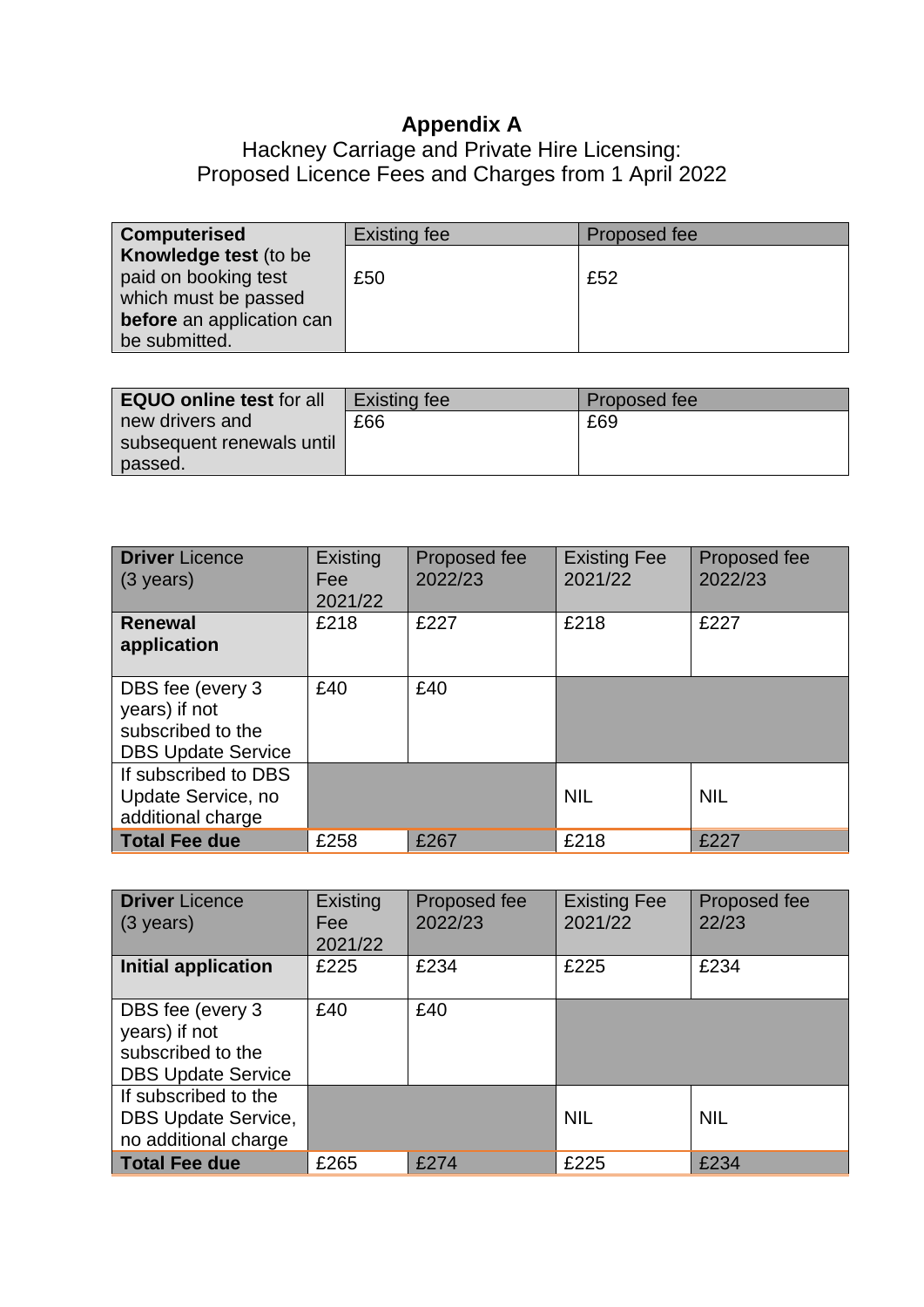| <b>Hackney Carriage Vehicle Licence</b>  |                                                            |                                                            |  |
|------------------------------------------|------------------------------------------------------------|------------------------------------------------------------|--|
|                                          | Fees 2021/22                                               | <b>Proposed Fees</b><br>2022/23                            |  |
| On initial application for 1 year        | £290                                                       | £300.50                                                    |  |
|                                          | (which includes £30<br>towards the Unmet<br>Demand Survey) | (which includes £30<br>towards the Unmet<br>Demand Survey) |  |
| On renewal for 1 year                    | £270                                                       | £280                                                       |  |
|                                          | (which includes £30<br>towards the Unmet<br>Demand Survey) | (which includes £30<br>towards the Unmet<br>Demand Survey) |  |
| <b>Private Hire Operator Licence</b>     |                                                            |                                                            |  |
| On initial application 5-year<br>licence | £570                                                       | £593                                                       |  |
| On renewal 5-year licence                | £560                                                       | £582.50                                                    |  |
| On initial application 3-year<br>licence | £375                                                       | £390                                                       |  |
| On renewal 3-year licence                | £380                                                       | £395                                                       |  |
| On initial application 1 year<br>licence | £210                                                       | £218.50                                                    |  |
| On renewal 1 year licence                | £195                                                       | £203                                                       |  |
| <b>Private Hire Vehicle Licence</b>      |                                                            |                                                            |  |
| On initial application for 1 year        | £255                                                       | £265                                                       |  |
| On renewal for 1 year                    | £235                                                       | £245                                                       |  |

Г